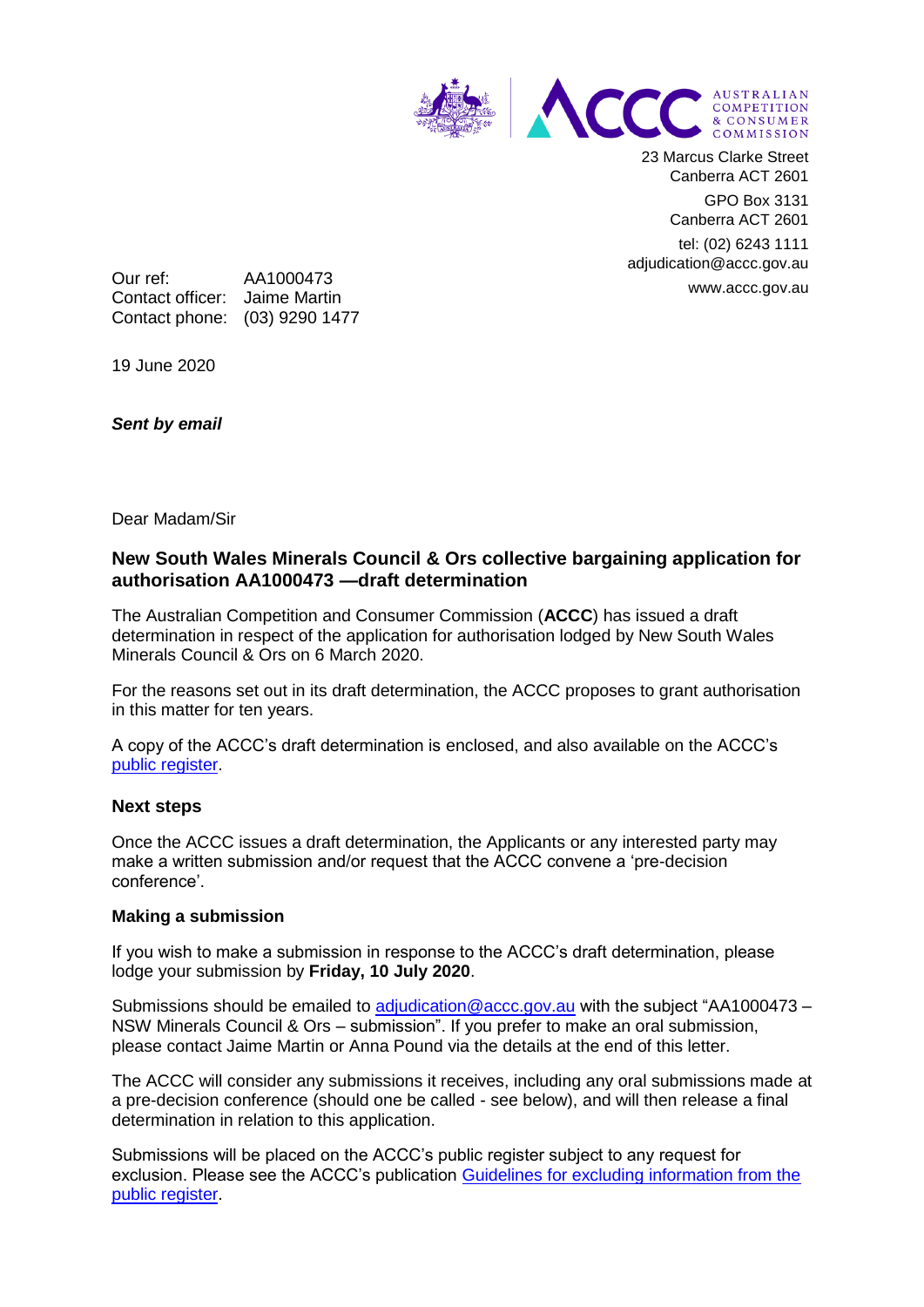### **Optional pre-decision conference**

In some cases the applicant or an interested party requests that the ACCC convene a predecision conference in relation to its draft determination. If a conference is called it will be open to the applicant and interested parties to attend and make oral submissions in relation to the draft determination. Conferences are conducted informally and while legal or professional advisers are able to attend they are not entitled to participate in the discussion.

If you wish the ACCC to hold a pre-decision conference in relation to the draft determination you must notify the ACCC in writing by **Friday, 3 July 2020** by email to [adjudication@accc.gov.au.](mailto:adjudication@accc.gov.au)

# **Timetable**

The ACCC will continue to progress its assessment of the application in a timely manner. An updated indicative timetable is set out below for your information.

| Indicative date              | Stage in assessment process                                                       |
|------------------------------|-----------------------------------------------------------------------------------|
| 6 March 2020                 | Lodgement of substantive and interim authorisation<br>applications.               |
| 2 April                      | Interim authorisation decision.                                                   |
| 19 June 2020                 | Draft determination                                                               |
| 10 July 2020                 | Public consultation on draft determination including<br>any conference if called. |
| <b>August/September 2020</b> | Final determination.                                                              |

This letter has been placed on the ACCC's public register. If you wish to discuss any aspect of this matter, please do not hesitate to contact Jaime Martin on 03 9290 1477, Anna Pound on 9290 6920, or by email to [adjudication@accc.gov.au.](mailto:adjudication@accc.gov.au)

Yours sincerely

Dallafell

David Hatfield **Director** Adjudication